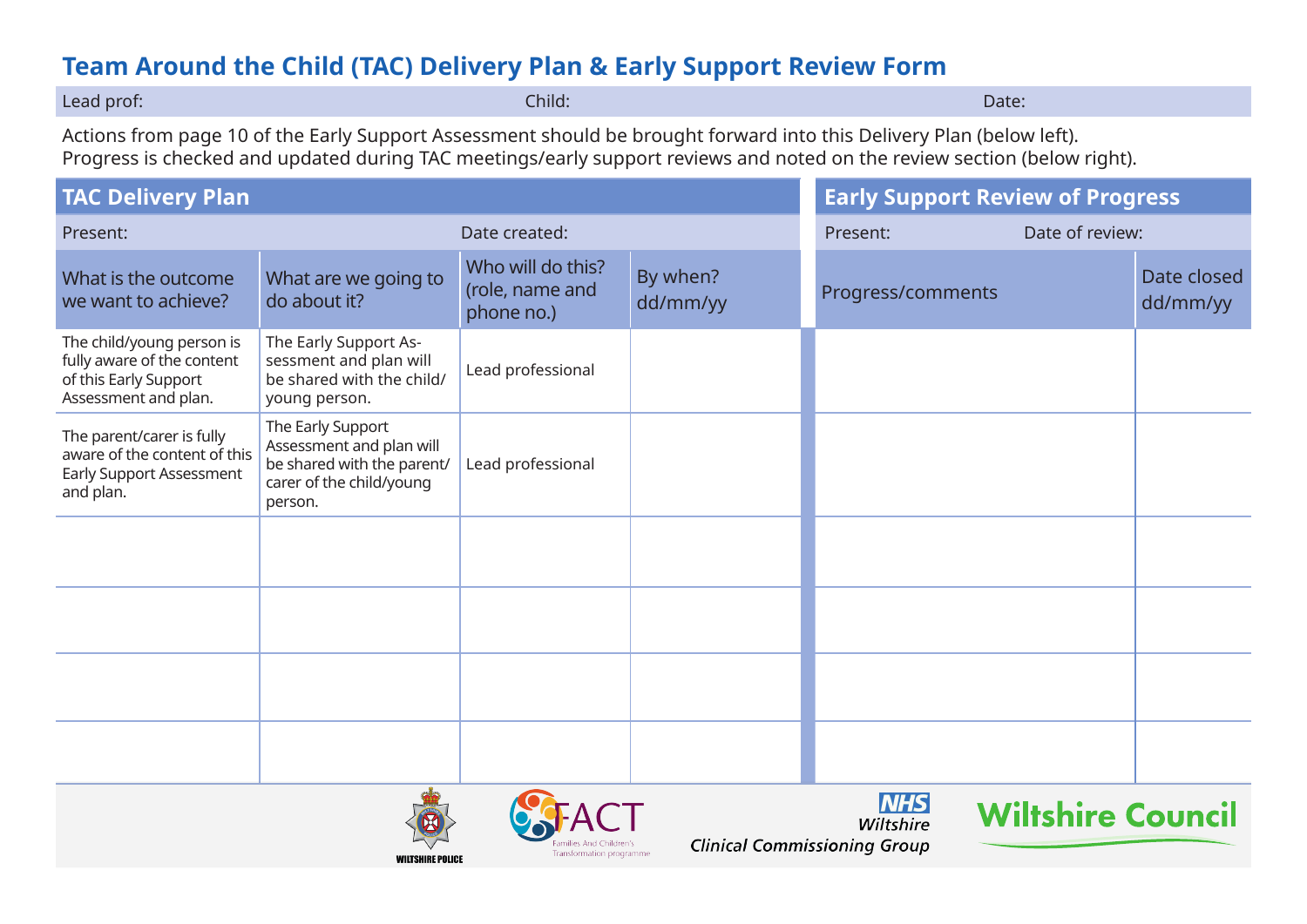## **Team Around the Child (TAC) Delivery Plan & Early Support Review Form**

| and the contract of the con-<br>Lead prof: | Child: | Date: |
|--------------------------------------------|--------|-------|
|--------------------------------------------|--------|-------|

Actions from page 10 of the Early Support Assessment should be brought forward into this Delivery Plan (below left). Progress is checked and updated during TAC meetings/early support reviews and noted on the review section (below right).

| <b>TAC Delivery Plan (cont/)</b>           |                                      | <b>Early Support Review (cont/)</b>                |                      |                                                                       |                          |                         |
|--------------------------------------------|--------------------------------------|----------------------------------------------------|----------------------|-----------------------------------------------------------------------|--------------------------|-------------------------|
| What is the outcome<br>we want to achieve? | What are we going to<br>do about it? | Who will do this?<br>(role, name and<br>phone no.) | By when?<br>dd/mm/yy | Progress/comments                                                     |                          | Date closed<br>dd/mm/yy |
|                                            |                                      |                                                    |                      |                                                                       |                          |                         |
|                                            |                                      |                                                    |                      |                                                                       |                          |                         |
|                                            |                                      |                                                    |                      |                                                                       |                          |                         |
|                                            |                                      |                                                    |                      |                                                                       |                          |                         |
|                                            |                                      |                                                    |                      |                                                                       |                          |                         |
|                                            |                                      |                                                    |                      |                                                                       |                          |                         |
| Dates of next Review/TAC:                  |                                      | Early Support Team informed Y/N?                   |                      |                                                                       |                          |                         |
|                                            | <b>WILTSHIRE POLICE</b>              | amilies And Children'<br>Transformation programme  |                      | <b>NHS</b><br><b>Wiltshire</b><br><b>Clinical Commissioning Group</b> | <b>Wiltshire Council</b> |                         |